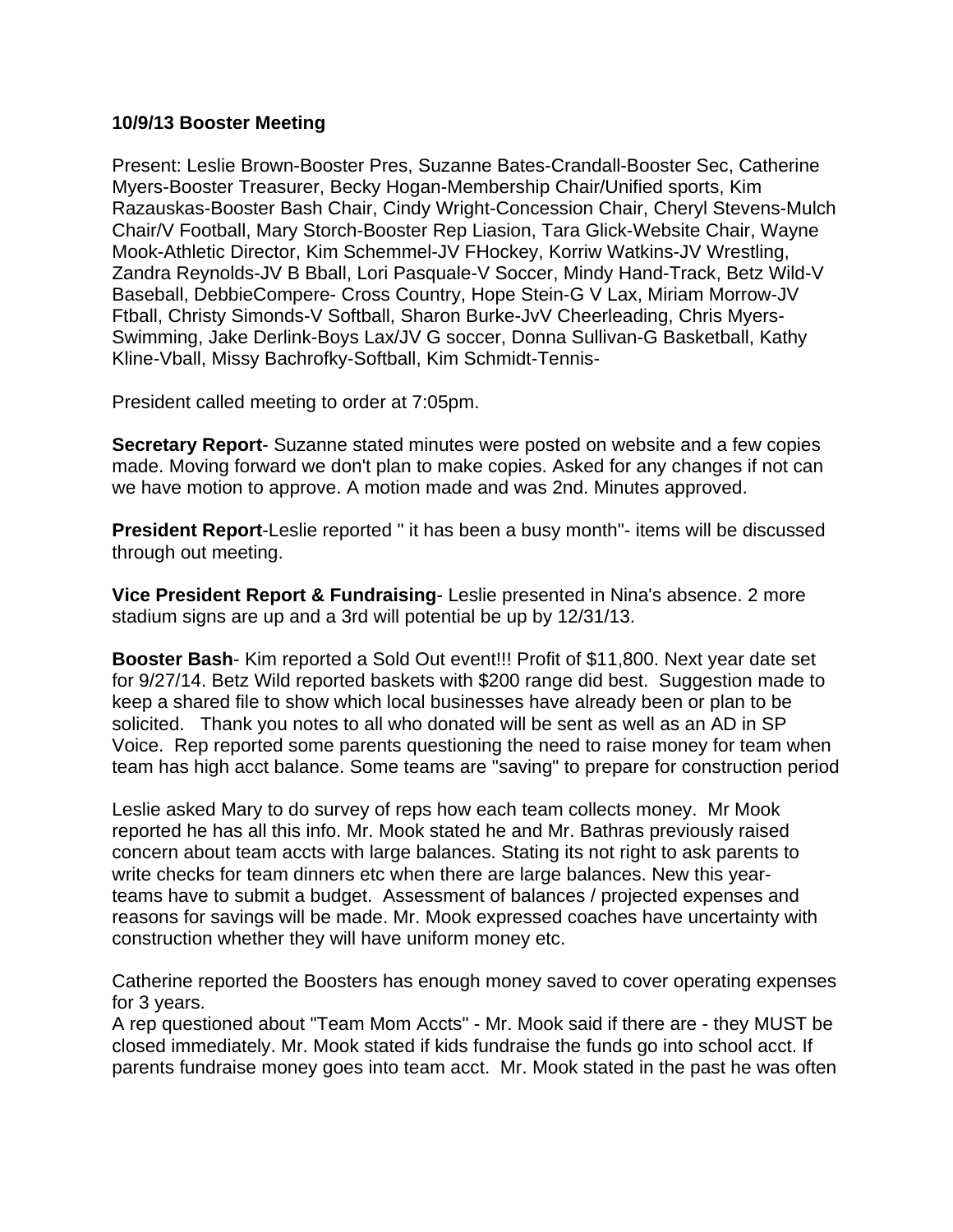bypassed so unaware of fundraiser, new written process is in place this year to ensure he is aware of all fundraisers. BoosterBash committee- acknowledged!!! Great job

**Mulch**- Cheryl Stevens- no report - will continue to chair / no date yet - Mook will check will business department to see when rock n roll revival dates are. 3/29 is open.

**Concessions**-Cindy Wright- Home Coming is over. Was asked about Chic Filet, Cindy responded there is not enough profit. Brian Boru is cooking chic sandwiches and donating baked potatoes and we have a much larger profit margin. Confusion regarding whether Cindy was staying on next year, was clarified. Cindy is planning on staying on board. Cindy would however like if someone stepped up to assist her with the indoor concessions. Plan to have indoor concessions during wrestling tri matches. Wrestling rep asked to let Cindy know dates. Will also move forward with during basketball/ volleyball. Cindy will research costs for convection oven / outlets etc for next meeting.

**Treasurer Report**- Catherine Myers - Report was emailed out prior to meeting. Reported the accountant's report is off due to booster baskets not included. The Financial statement on website. Question made whether coaches receive these reports, Mr. Mook reported he sends coaches the team acct balances. An issue was raised that Team Moms tend to control money, however the team reps get reports. Team reps need to assure Team Moms also are aware of acct balances.

**Membership Report**- Becky Hogan- 65% Participation at this time. JV Field Hockey, JV and Varsity Boys Soccer have 100% participation. Varsity Volleyball currently has No membership. Volleyball rep to look into. Becky asked to email her to see who has paid. Encourage parents to Register online!!!/ no fees to do so. Zandra questioned hardship cases. Becky responded only the coach should be involved directly with Membership coordinator.

**Booster Rep-Liaison** - Mary Storch -Discussions thus far will materialize into a written guide / general direction- expectations for reps etc.

**Website**- Tara Glick - Thanked for everyones patience. Is aware there are still a few individuals in need of help with uploading /sample letters etc/ template form etc. Tara asked to contact her in you need assistance. Reported website has many capabilities we haven't used yet: still learning. Leslie requested to have link to sports schedule / digital sports !! Tara to add. Tara also stated the website is also an opportunity for fundraising-businesses can place adds on website. A scrolling thank you to those who have donated will be added. Question raised whether online payment is secure. Tara to confirm.

**Athletic Director Report**- Mr Mook - Hall of Fame was awesome event "dont make money but won't loose money". Goal to continue to honor those instrumental in athletic program ! Past inductees get invited.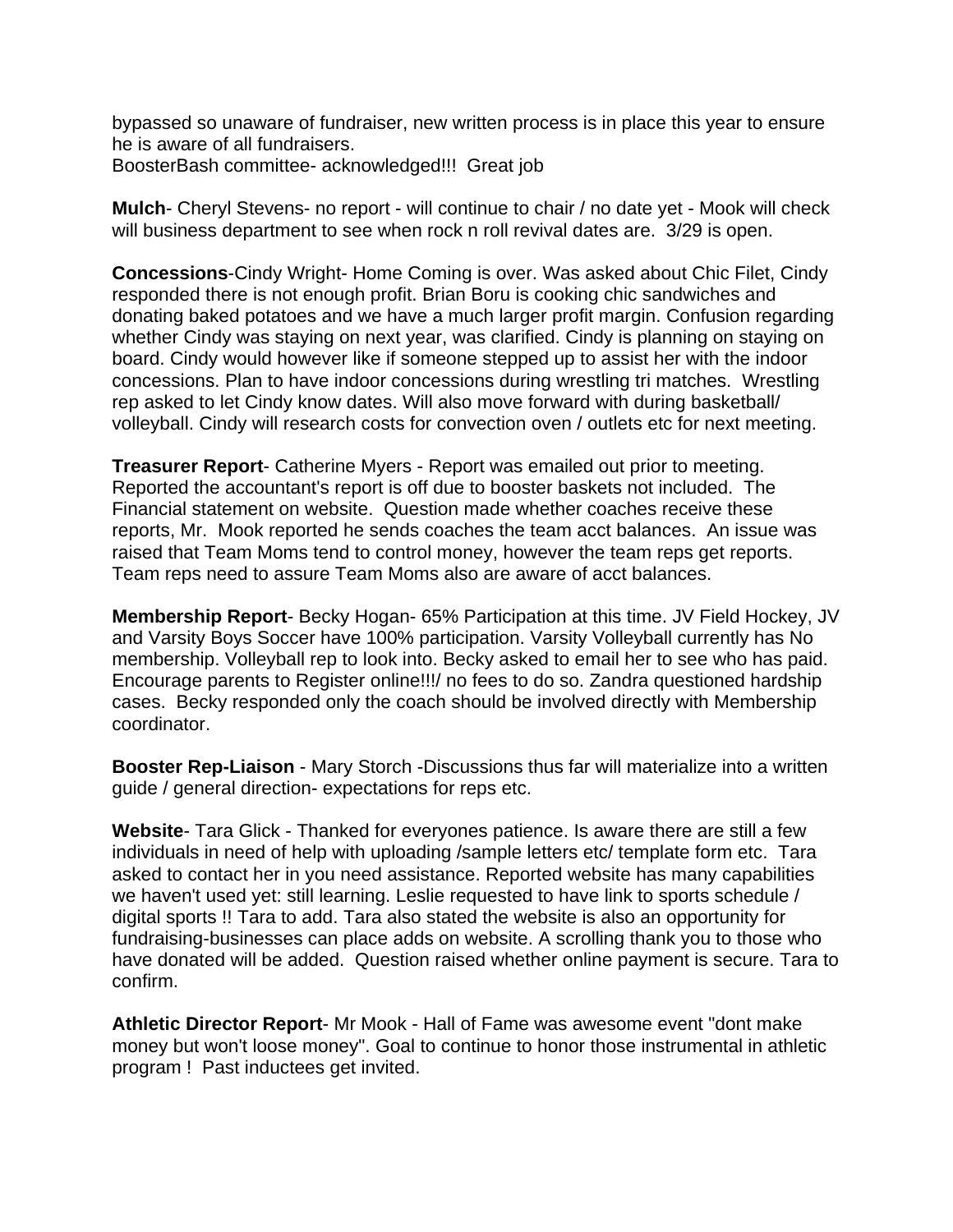Mr. Mook presented and reviewed the Athletic Budget which has to be approved by school ( only department that has to be approved). County Bus budget does not cover our actual costs. Track who often goes out of county fundraises to pay for. County Coord determines allocations for each sport. The gate revenue we get half. Mr. Mook matches what BOE gives in supplies out of our gate revenue. Booster fund uniforms/supplemental. Unified program is given special Olympic grant money paying for uniforms etc.

Team budgets: Coaches submit team budget - new for coaches !! Mr. Mook reported when Team Moms are collecting checks - if school act- must be submitted right away school WILL NOT deposit if held longer than 10 days.

## **Dates to note**:

Thur 11/7- Winter Sport Reg 4pm cafeteria. Physicals must be after 6/1/13. Student guide-Code of Conduct- Birth Cert- Injury Report Form must be turned in. If played fall sport -only need student guide and injury report.

11/15- First day of Winter practices. 12/2 Team picture day.

**Discussion regarding Concussion** - Avg 1/day : is it due to air on side of caution? Mr. Mook stated Casey is looking at symptoms- Notify principal/ counselor/ nurse - it is academic issue too !!!!! BOE and superintendent are notified as well.

Impact testing this winter - computer program- Casey will perform at school Boys girls ball wrestling. Cheer leading. Certain indoor track 9th and 11th graders Results - info available to doctors.

**Admin Report**- Mr. Smith not present. **New Business**- None

## **Old business/ Action Items**:

- decision on golf tournament/ 3rd fundraiser discuss next mtg
- booster reps (jv volleyball/Glax/unified) all identified.
- review booster rep description- discuss next mtg
- team accts reviewed / develop policy in progress
- develop policies for concessions- Cindy and Leslie working on
- identify parent CPA- currently in progress
- website decided to encourage but not make online reg mandatory
- website modification- Tara working on

Mtg adjourned 8:27pm